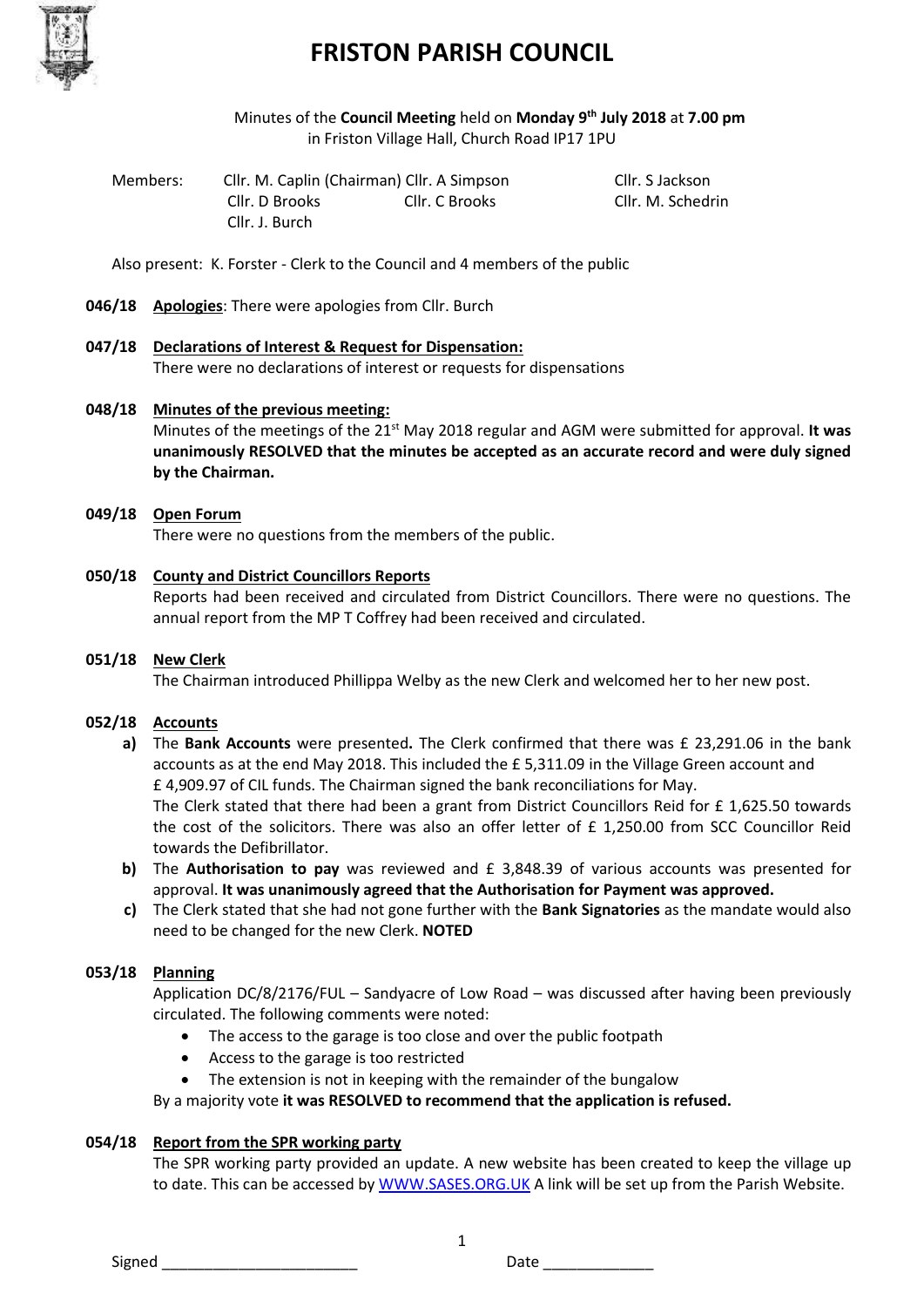

# **FRISTON PARISH COUNCIL**

#### **The Chairman recommended that item 13 (Village Hall) was now moved to be the next item.**

### **055/18 Village Hall**

#### **Lease**

The Clerk reported that she had received from the Village Hall Committee (VHC) a series of notes that had been provided to the Chairman by a solicitor on an informal basis. Whilst she and the Solicitor for the Parish Council had gone through the detail and expanded on some of the points, the Solicitor was insistent that the VHC must appoint their own Solicitor on a formal basis so that these points could be properly reviewed. This has been passed back to the Chairman of the VHC.

### **Repairs**

A number of builders and roofers and damp specialists have been contacted but there has been little response. Kerslake of Halesworth stated that they could do the work but not until January. Cllr. Caplin to contact a local builder.

Mrs. Thomas has been researching the kitchen remodelling and will organise 3 quotations.

### **056/18 Defibrillator**

As stated, County Councillor Reid has offered £1,250 towards the total cost of the defibrillator. The balance will be funded by the CIL account.

The Defibrillator has been ordered and will be delivered to Cllr. Caplin. Cllrs. D Brooks and Simpson are to meet with the Community Payback group with a view to refurbishing the phone box. They will also organise the electricity supply.

#### **057/18 Bus Shelter**

The proposal for the bus shelter as designed by Mr. Elsin was discussed. Council wished for a couple of modifications. The Clerk is to contact Mr. Elsin.

The Clerk passed on the letter from a resident disagreeing with the need for the bus shelter and asking for a survey. Council were united in the fact that a number of people use the buses and would benefit from a shelter.

Decision deferred to the next meeting.

#### **058/18 Notice Board and Village Gates**

No progress. Deferred to next meeting.

#### **059/18 AOEP request to increase Precept Contribution**

A request has been received from the AOEP to increase the precept by £50 per household so as to fund the flood defences. **It was RESOLVED by a majority decision to reject that request.** 

### **060/18 Update on Parish Council Vacancies**

There have been no applications.

### **061/18 Allotments**

Cllr. Simpson reported that he would ask the Community Payback scheme to assist with cutting back the hedges and verges on the allotments.

The Allotment group have had a problem with Barclays Bank who have closed their account, even though there are funds in it. The Allotment society are getting this money back but wish to move it into the parish council. This money will be ring fenced for use only be the Allotment group.

### **062/18 Highways and Footpaths**

Cllr. D Brooks reported that the VAS system had been broken into and the lithium battery stolen. He has repaired it and got a replacement battery and reported it to the Police. 4 other VAS systems were robbed on the same evening.

Cllr. Simpson reported that the land agent for Blackheath (G. Hanglin) has been in contact as he has a plan to alleviate the flooding in Mill Road. He is now working with Highways.

2

Signed \_\_\_\_\_\_\_\_\_\_\_\_\_\_\_\_\_\_\_\_\_\_\_ Date \_\_\_\_\_\_\_\_\_\_\_\_\_